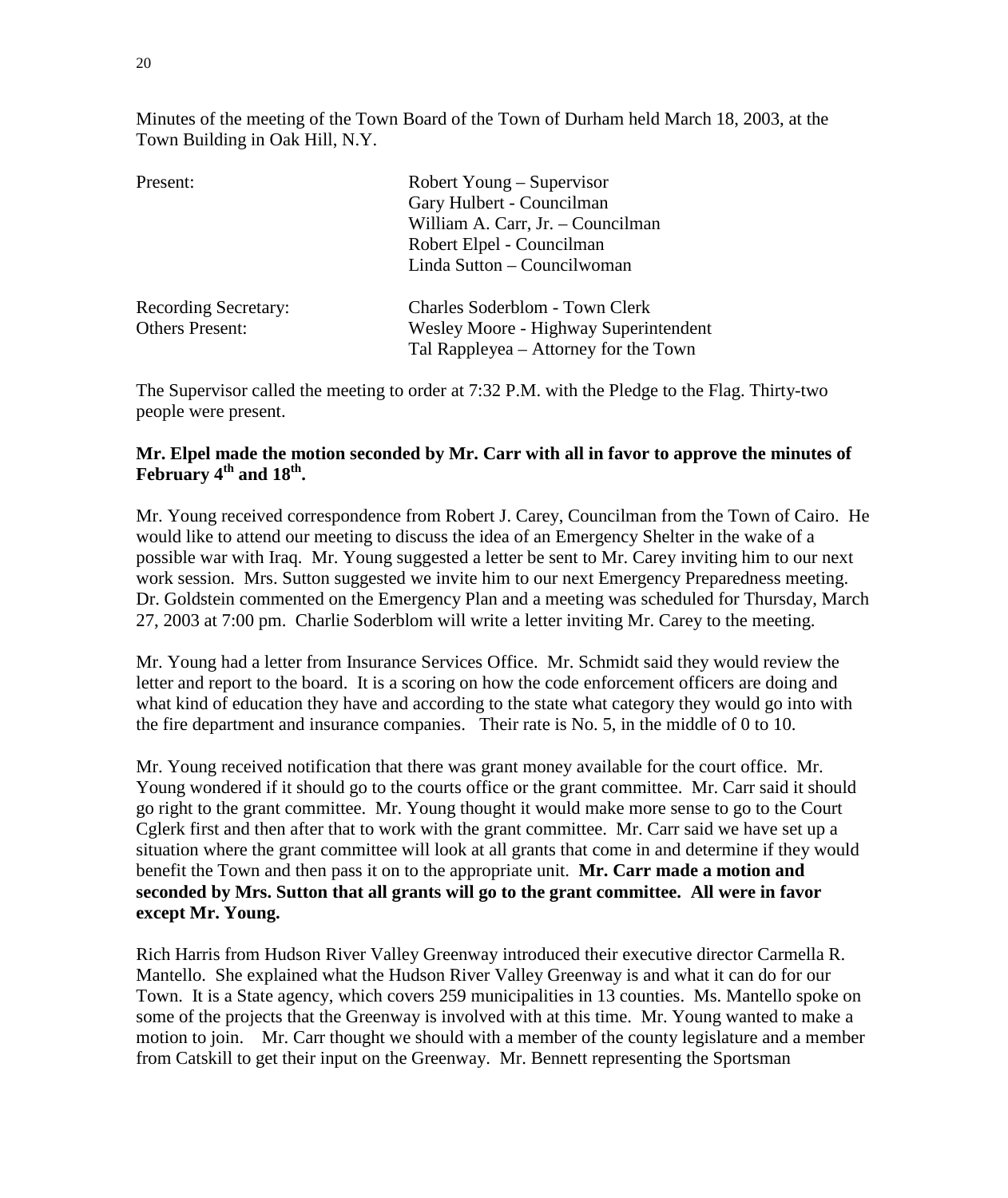Federation explained that indirectly the Town of Durham is receiving some of the benefits indirectly right now through Greene County. The Sportsmen Federation has received hunter safety videos and duck boxes that have come from Greenway and are used in the Town. Mr. Carr suggested that he could speak with Mr. Mathes and another member could speak to the Town of Catskill. Mr. Young replied that he had chatted with all of the people that he wanted to and it is positive. He would like to join right tonight. Mr. Ohm spoke that based on Greene County's experience with the Greenway; he recommended that we seriously consider becoming a member. Mr. Carr asked how long the County had been a member. Mr. Ohm did not know exactly, but Ms. Mantello thought six months. Mr. Carr also asked how long the Town of Catskill had been a member. Ms. Mantello thought for a long time. Mr. Elpel said that the Farm Bureau was not in favor of the Greenway. **Mr. Young made a motion to join the Greenway.** There was no second. Mrs. Sutton said that she wanted to speak with some people from Greenville first.

Highway Superintendent, Wesley Moore gave his report for February. Since the last meeting, they have used approximately 1150 tons of sand and salt mixture and 825 gallons of liquid calcium. They hauled 380 tons of sand from Callanan when they had time. Carvers delivered 341 ton in the last couple of weeks as part of a 400-ton order. International Salt delivered 148 tons. The new 2003 International Pay star Snow Plow was delivered on 3/12/2003 and was put into service the next day for the snowstorm. They retired the 1974 International Snow Plow, which will go up for sale this spring. March 12 there was a meeting of the Town Superintendents and the County Highway Superintendent with a FEMA representative about the two snowstorms that were designated for reimbursement. The storm December 25 and December 26 and the January 3 and 4 were eligible for reimbursement. Cindy and Wesley have been working on the paperwork. A tentative meeting date is scheduled for next Monday at 1:00 with the FEMA representatives in Cairo. A check should be forthcoming in about 3 or 4 months. The reimbursement will be only on the overtime, equipment, and materials. They do not pay any straight time. In addition, the President Day snowstorm may be covered by FEMA.

Wesley said that he needs to buy three large culvert pipes. There is no State or County Contracts under this type of culvert pipe. It has an extremely long life span of about 50 to 70 years. He would like to order the 72 x40 culvert from Chemung for \$2,529.01 and the  $42x29x40$  and  $60x50$  from Lane Enterprises. The price is \$658.46 and \$2022.66. **Mr. Carr made a motion and seconded by Mr. Elpel to approve the buying of the Culvert pipes as explained by Wesley Moore. All were in favor.** Mr. Carr asked how the use of materials this year compared to previous year. Wesley said it had more than doubled. Wes explained some of the big expenses associated with the storms this year.

Al Schmidt read the Code Enforcement Report. They issued 5 building permits and 15 CO's.

The justice's report was filed.

There was no assessor report.

The police report was filed.

Tal Rappleyea, Attorney for the Town reported that he had sent out a third letter to Guarantee Towers to see if they were going to claim their \$7,000. He has not heard back from them. He said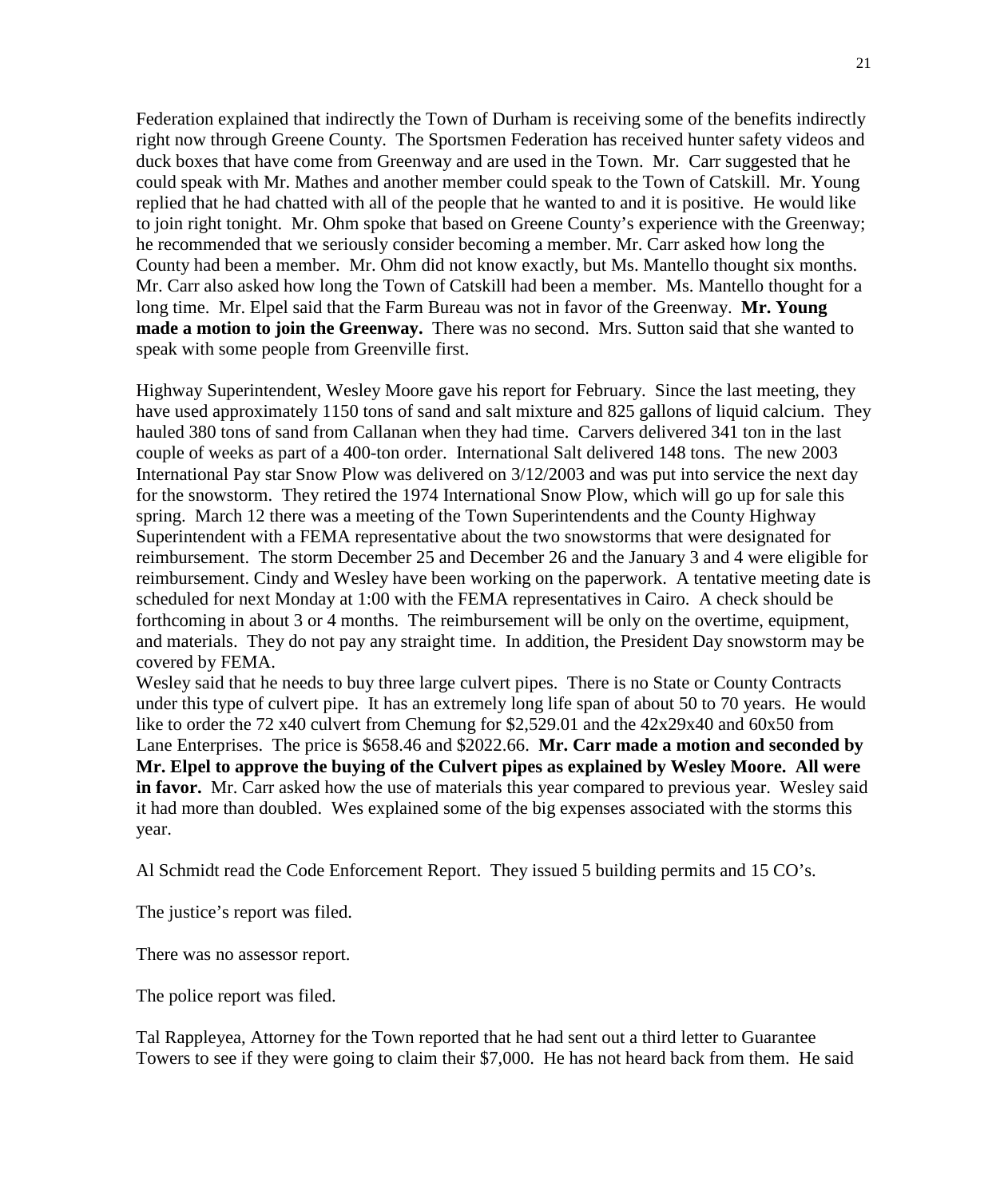the next call would be to the Comptrollers Office to see what they recommend. He has sent out letters concerning the Durham Woods Subdivision to the various state departments for due process and he sent a copy of the escrow agreement to establish a deposit for the payment of various fees.

Al Schmidt mentioned that Mr. Sager is going to take back the Oak Hill Trailer Park and Al will be working with him to get the park cleaned up by summertime.

Mr. Young asked if Mr. Schmidt had heard what the hold up was on the cleanup from the fire on Rt. 23. Mr. Schmidt said they were waiting for the insurance company.

Mr. Tripp read the report for February. He said he has no problem doing the dog enumeration and has it scheduled to start on April 12. Mr. Young asked if the resident that had turned in his own dog to the Columbia Greene Humane Society had been straightened out. Mr. Tripp said he has paid a portion and believes he will continue to finish paying.

Mr. Soderblom reported that they have collected \$1,922,000 out of \$2,507,958 to date.

Mr. Cullie reported that the Historical Preservation Commission had their monthly meeting, but there was not any business to be discussed. The Durham Task Force did not have a meeting, but the Durham Library Committee did meet. They discussed the possible hours of operation. The consensus of the committee was: Thursday 3pm to 7 pm, Friday noon to 5pm and Saturday 10am to 2pm. They are trying to work out a budget to be able to pay someone to work. They are awaiting a reply from the Cairo Library on their submission of a contract for their services in assisting us in this project.

Mr. Cullie had been to Senator Sewards office this morning. He talked to Lynn Brooks about the status of the police department grant. There will be \$5,000 from the state and \$1,500 from the Town. Eight items out of the requested twelve have been approved. They have to let Lynn Brooks know which items they are going to use and what they will be used for and the approximate cost of each item. A copy of this report has been forwarded to Sgt. Sutton and if the board wants, Mr. Cullie will continue and submit a list back to the Senators office which will in turn be submitted to the Criminal Justice Department. Mr. Carr thought we should rely on Sgt. Sutton to prioritize and list the monies for the items. The Town will contribute their \$1,500.

Guenther Ohm updated the progress of the redistricting task force. They had public meetings and one of the items that people were bringing up was the fact that prisoners were being counted as residents of Greene County. The NYS Constitution states that prisoners are always referred back to their place of origin. The prisoner population has now been dropped and the totals are 45,400 as the population of Greene County. Last night the Government Operations Committee met and presented a plan, which is a 14-member legislature, and it creates a number of districts with one legislator. The larger Towns insisted on having more representation. There are 2 for Cairo, Catskill 4, Athens 1, Coxsackie 2, New Baltimore 1, Greenville 1, and Durham 1. Durham presently is in a district with Windham, Ashland, Jewett and Prattsville. The new plan puts Durham in a separate district with one legislature and they will represent 2,592. The voting percent is 5.72%. Windham, Ashland, Jewett and Prattsville get 1 legislator and Hunter, Lexington and Halcott get 1 legislator. The other plans will leave Catskill with only 3 legislators. This plan had not been submitted to the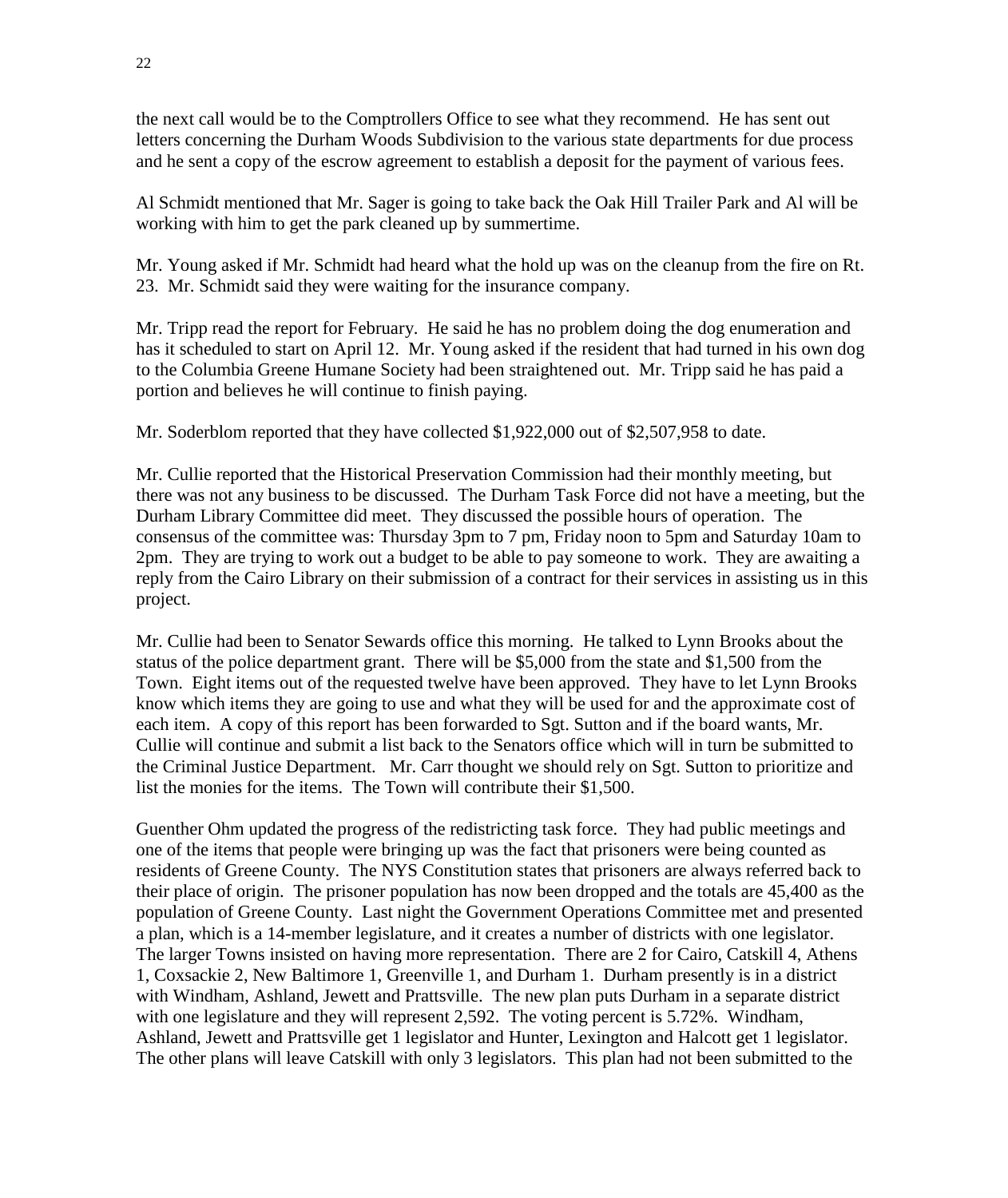Government Operations Committee, so they are going to amend to include this plan and modify to 13 legislators. This will be presented to the entire legislature to see which one will be approved. Mr. Karkheck thought there would not be any benefit to a 14-member legislature. Mr. Ohm said there would be a savings to the tax payer if they stay with the 13-members, as we have now. Their salary is \$12,500 and adding health care and dental plan moves to around \$20,000. Mr. Elpel asked how important is a weighted vote in a general running of the county, how often does in come into play. Mr. Ohm said some of the votes are obvious, but when they are close, that is when it is important. But with a weighted vote you fulfill the requirements of the law, one man-one vote. He also mentioned that some of the legislatures proposed a resolution that would reimburse the Town of Catskill and the Village of Catskill and the Catskill School District, the amount of taxes that they lost when the Main Street buildings were demolished to put up the County Office Building. The amount was \$28,500, which they proposed to pay yearly for as long as the building is used as a County Office Building. Mr. Carr thought this should have been brought up when they first discussed putting the building there. Mr. Karkheck said it had been brought up early, but was very quiet. There was further discussion.

Beth Phillips & Gloria Anander spoke for the Durham Little League. They asked permission to use both fields again from May 1 to June 30. They also wanted to set up a clean-up date for sometime in April. There are approximately 62 children playing this year. The Durham League has been asked to host the All-Star Game this year. She asked the board if there was money to purchase a portable scoreboard. The one that they have looked at is 30 x 16, weighs 14 pounds, and is a wireless remote. It was about \$1100. Mr. Young said he would check into it tomorrow. Mr. Soderblom reminded then not to forget that the High School would be using the Kellegher Field as well.

## **Mr. Carr made a motion and seconded by Mr. Hulbert to adopt the Emergency Preparedness Guide. All were in favor.**

Mrs. Sutton asked about the 911 signs. Mr. Young replied they had made 700 of them with 1400 to make. Mrs. Sutton asked who authorized the making of the signs. There was further discussion. Mr. Young was going to check with Mr. Sacco.

Mr. Hulbert asked the grant committee about a subscription for a grant bi-monthly newsletter. Mr. Cullie said they felt they did not need to spend money on that. Most of the grants they receive are through the mail or the internet.

Mr. Hulbert asked if there was anything that could be done about the extra poles that are still left from the new electrical lines that have been completed. Wesley said you are looking at a 2 to 3 year period, at least, until they are removed because of the reduction in the Verizon work force.

The letters for the speed limit have been sent out for Golden Hill Road and Jennings Road.

Mr. Young has a request for a handicapped sign on Susquehanna Turnpike. The Town will send a request to the County for this sign.

The following transfers were approved on the motion of Mr. Elpel and seconded by Mr. Hulbert: